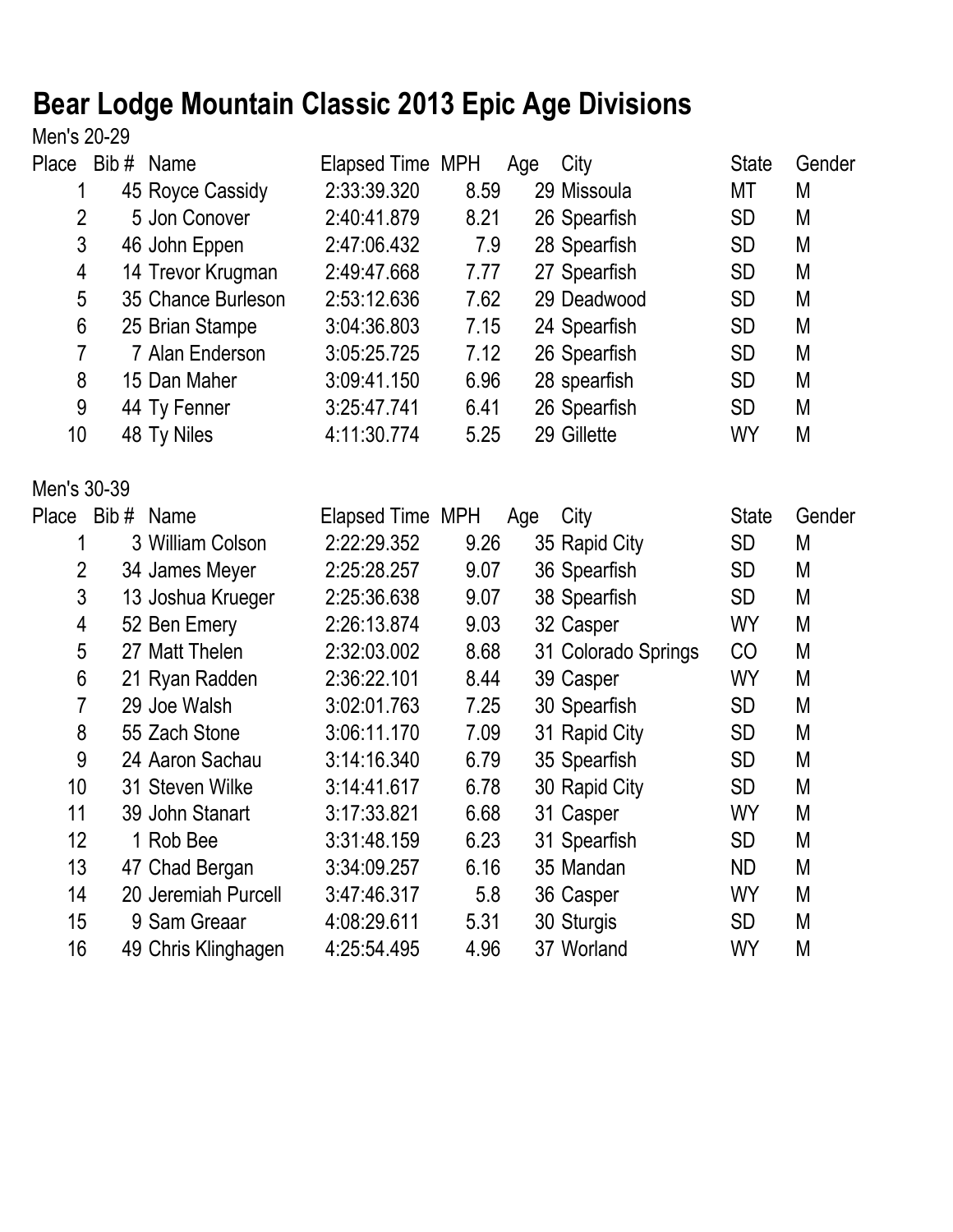Men's 40-49

| Place                | Bib# Name |                     | Elapsed Time MPH          |      | Age | City                | <b>State</b> | Gender |  |
|----------------------|-----------|---------------------|---------------------------|------|-----|---------------------|--------------|--------|--|
| 1                    |           | 36 Duane Martenson  | 2:24:53.472               | 9.11 |     | 42 Rapid City       | <b>SD</b>    | M      |  |
| $\overline{2}$       |           | 53 James Stone      | 2:27:06.159               | 8.97 |     | 43 Rapid City       | <b>SD</b>    | M      |  |
| 3                    |           | 50 Kevin Forrester  | 2:29:37.518               | 8.82 |     | 46 Sturgis          | <b>SD</b>    | M      |  |
| 4                    |           | 23 Kent Renaud      | 2:34:16.837               | 8.56 |     | 42 Rapid City       | <b>SD</b>    | M      |  |
| 5                    |           | 54 James Loverich   | 2:41:43.050               | 8.16 |     | 40 Rapid City       | <b>SD</b>    | M      |  |
| $6\phantom{1}6$      |           | 11 Perry Jewett     | 2:44:13.379               | 8.04 |     | 41 Spearfish        | <b>SD</b>    | M      |  |
| $\overline{7}$       |           | 42 Jesse Hansen     | 2:44:33.361               | 8.02 |     | 41 Spearfish        | <b>SD</b>    | M      |  |
| 8                    |           | 40 Jason Thorman    | 2:47:40.794               | 7.87 |     | 44 Spearfish        | <b>SD</b>    | M      |  |
| 9                    |           | 4 Clint Connor      | 3:21:33.711               | 6.55 |     | 45 Casper           | <b>WY</b>    | M      |  |
| 10                   |           | 37 John Mathesun    | 3:30:42.049               | 6.26 |     | 44 Rapid City       | <b>SD</b>    | M      |  |
| 11                   |           | 51 Todd Battles     | 3:34:10.109               | 6.16 |     | 40 Sturgis          | <b>SD</b>    | M      |  |
| 12                   |           | 33 Jeff Yule        | 3:36:15.730               | 6.1  |     | 43 Worland          | <b>WY</b>    | M      |  |
| 13                   |           | 41 Patrick Britton  | 3:38:15.296               | 6.05 |     | 48 Rapid City       | <b>SD</b>    | M      |  |
| 14                   |           | 2 Will Chambers     | 3:39:04.282               | 6.03 |     | 47 Casper           | <b>WY</b>    | M      |  |
| 15                   |           | 6 Robert Cota       | 3:59:43.551               | 5.51 |     | 40 Spearfish        | SD           | M      |  |
| 16                   |           | 22 Samuel Raymond   | 4:08:29.125               | 5.31 |     | 48 Rapid City       | <b>SD</b>    | M      |  |
| Men's 50-59          |           |                     |                           |      |     |                     |              |        |  |
| <b>Place</b>         | Bib#      | Name                | Elapsed Time MPH          |      | Age | City                | <b>State</b> | Gender |  |
| 1                    |           | 43 Tom Hammerquist  | 3:17:52.868               | 6.67 |     | 57 Gillette         | <b>WY</b>    | M      |  |
| 2                    |           | 130 John Fitzgerald | 3:25:23.690               | 6.43 |     | 51 Hot Springs      | <b>SD</b>    | M      |  |
| 3                    |           | 30 Bill Warner      | 4:00:33.070               | 5.49 |     | 52 Spearfish        | <b>SD</b>    | M      |  |
| 4                    |           | 8 Rob Foudray       | 4:04:07.183               | 5.41 |     | 51 Rapid City       | <b>SD</b>    | M      |  |
| 5                    |           | 38 Alan Dymerski    | 4:24:53.347               | 4.98 |     | 51 Chadron          | <b>NE</b>    | M      |  |
|                      |           |                     |                           |      |     |                     |              |        |  |
| <b>Women's 20-29</b> |           |                     |                           |      |     |                     |              |        |  |
| Place Bib # Name     |           |                     | Elapsed Time MPH Age City |      |     |                     | <b>State</b> | Gender |  |
| $\mathbf 1$          |           | 32 Katrina Wilke    | 4:11:29.350               | 5.25 |     | 28 Rapid City       | <b>SD</b>    | F      |  |
| <b>Women's 30-39</b> |           |                     |                           |      |     |                     |              |        |  |
| Place Bib# Name      |           |                     | Elapsed Time MPH Age      |      |     | City                | <b>State</b> | Gender |  |
| 1                    |           | 28 Lonna Thelen     | 3:11:32.646               | 6.89 |     | 33 Colorado Springs | CO           | F      |  |
| $\overline{2}$       |           | 26 Airica Swallow   | 3:31:40.888               | 6.24 |     | 35 Casper           | <b>WY</b>    | F      |  |
| <b>Women's 40-49</b> |           |                     |                           |      |     |                     |              |        |  |
| Place Bib# Name      |           |                     | Elapsed Time MPH          |      | Age | City                | <b>State</b> | Gender |  |
|                      |           |                     |                           |      |     |                     |              |        |  |